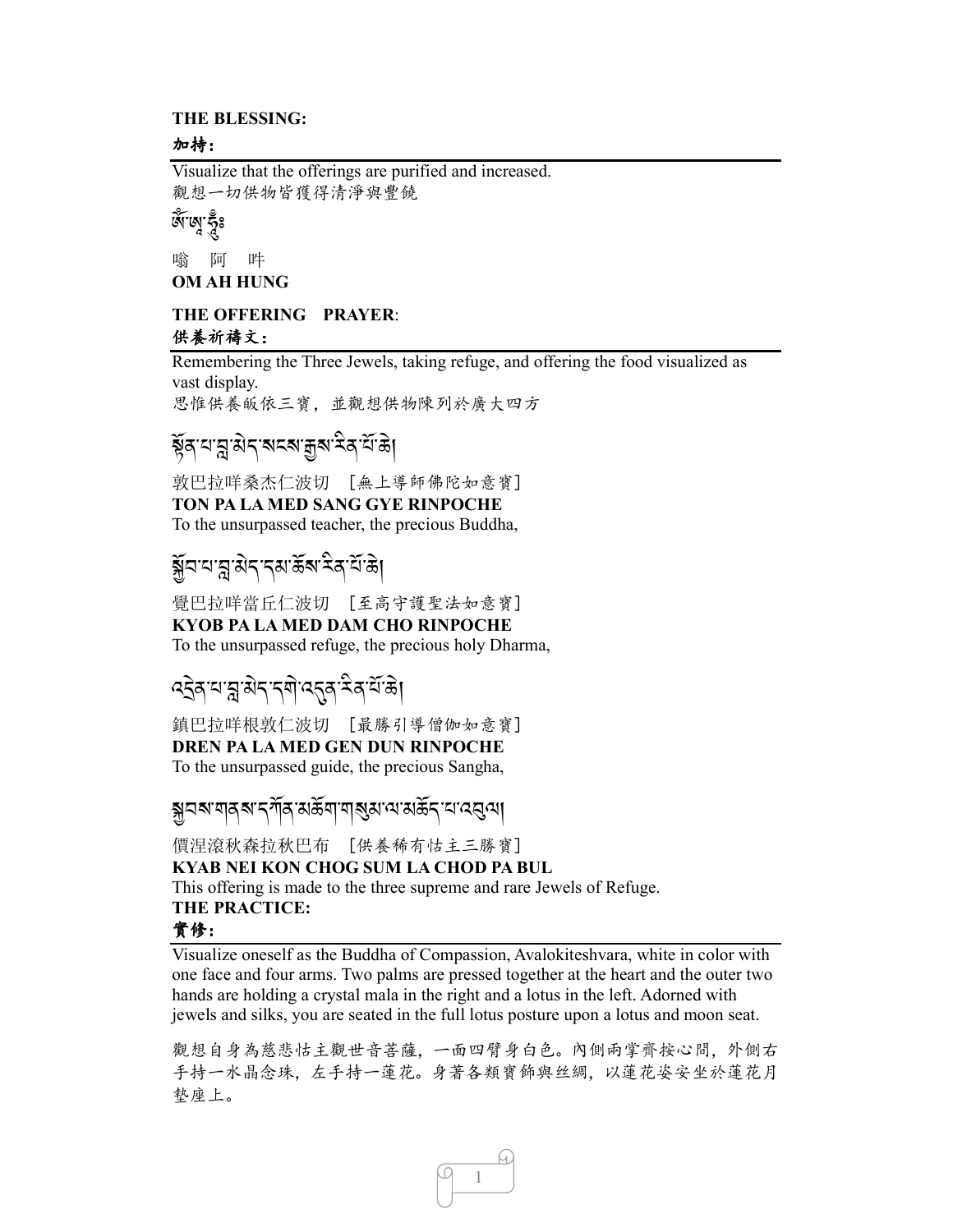# *ই* প্ৰস্তু, প্ৰায় ব্ৰাৱ্ম প্ৰদ্নী বিদ্যালয়।

教窩君及瑪古根多嘎 [身白無垢觀世音菩薩] **JOWO KYON GYI MA GO KU DOG KAR**  To the unstained Lord, whose body is white in color,

#### *দ্দ্ৰ*<br>ৰাজ্যৰ সম্পৰ্ক স্পৰ্ক স্পৰ্ক স্পৰ্ক স্পৰ্ক স্পৰ্ক স্পৰ্ক স্পৰ্ক স্পৰ্ক স্পৰ্ক স্পৰ্ক স্পৰ্ক স্পৰ্ক স্পৰ্ক .<br>.<br>.

做桑杰及吳拉間 [頭頂冠戴無瑕釋尊像] **DZOG SANG GYE KYI U LA GYEN**  Whose head is adorned with a perfect Buddha

# ধ্ৰম্**ম: ≩ৰ্বি:ম্ব্ৰুৰ্**'গ্ৰীৰ্ম বেৰ্মী:ব্যব্যৰ্শিৰ্

圖接先急卓拉色 [慈悲流露目視諸有情] **TUK JE'I CHEN GYI DRO LA ZIK** 

Who views living beings with the eyes of compassion,

# ষ্ট্ৰৰ্<sup>:</sup>মৰ্শৰীৰ্ম'ন্মৰ্শ্ম'ন'ন্ত্ৰীৰ্মা

千熱色拉所瓦爹 [大悲觀世音前我祈請] **CHEN REI ZIG LA SOL WA DEB**  To Avalokiteshvara I pray,

#### **THE MANTRA RECITATION:**  唸誦咒語:

Recite the Mani mantra as many times as possible. 盡力反覆唸誦六字大明咒

# ৰ্জ্<sup>ন</sup>জাৰী <u>প্ৰ</u>য়

嗡瑪涅別咩吽 **OM MANI PADME HUNG** 

While reciting, recall all sentient beings who have passed away, especially those who lost their lives during the preparation of the meal, and generate compassion and appreciation for them. Expand your awareness to include even the insects that were harmed in the course of raising, transporting or cooking the vegetables and grains. If one has received the empowerment of Avalokiteshvara, through this prayer and recitation one will maintain the samaya commitment.

唸誦同時,思惟業已過往的眾生,特別是那些在製造與準備餐點過程當中失去生 命的眾生,對其生起悲心與感恩,繼而將覺知延伸至在栽種、運送、及烹煮穀類 蔬菜過程當中,遭到傷害的細小昆蟲。如已接受過觀世音菩薩灌頂者,透過祈請 與咒語唸誦將不至破失三昧耶戒律。

2